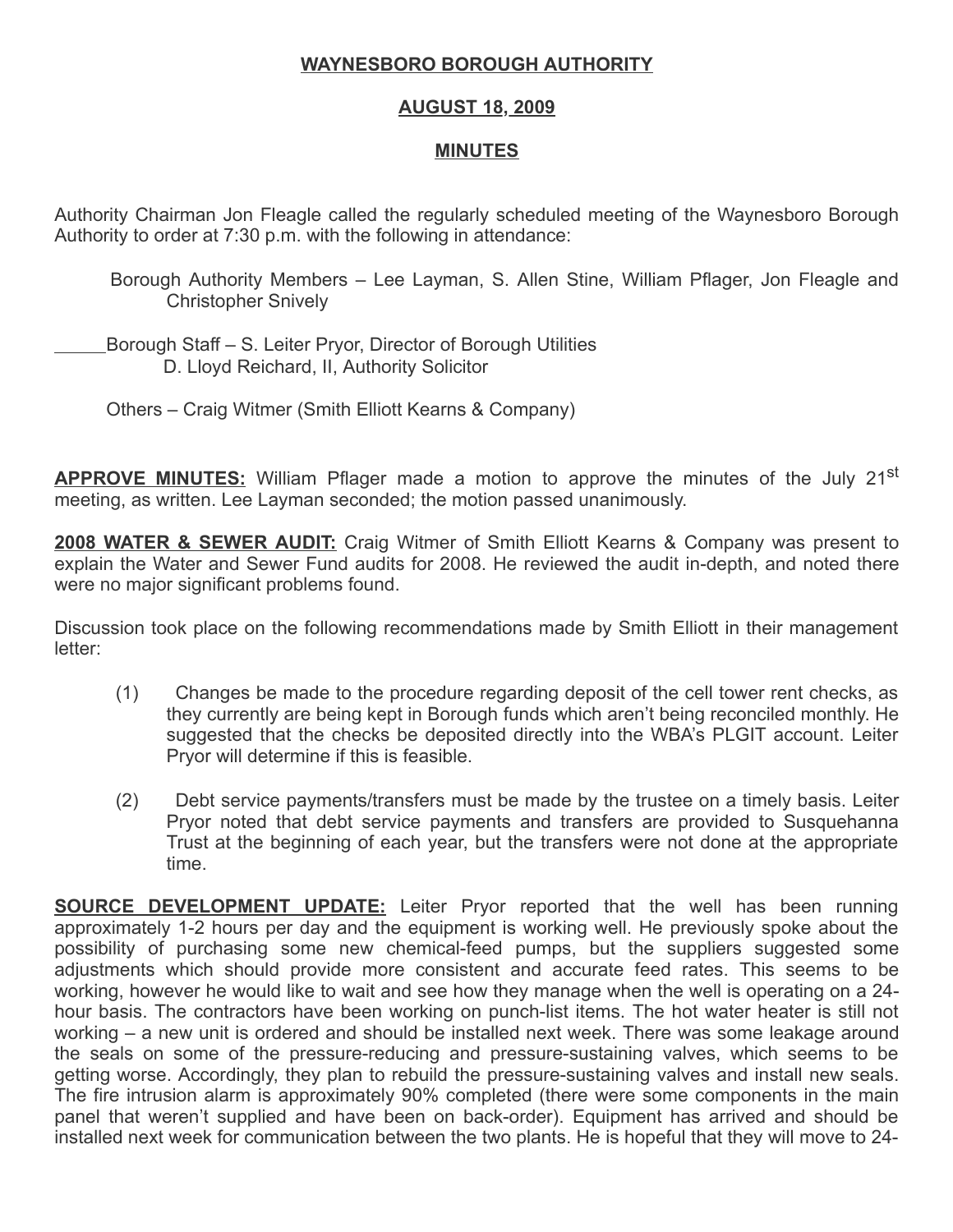hour operation by Wednesday of next week; and the SWIP monitoring will then begin after a day or two.

Chairman Fleagle noted that members should give thought to some landscaping around the site. Leiter Pryor suggested that he will talk with Craig Houghton (Penn State/Mont Alto Forestry Department) to see if they need a class project to work on. The WBA agreed that they would certainly pay for any plants utilized.

**BIOSOLIDS UPDATE:** Leiter Pryor reported that both digesters were completely cleaned out and look good structurally. There was a lot of inorganic material built-up, and the project took longer than was originally anticipated. He anticipates that the total cleaning and disposal costs will be approximately \$200,000. Mr. Pryor added that the digester is now full and "up to temperature", and the alkalinity and PH is balanced. He is hoping that biosolids sampling can begin again shortly.

No more work has been done with regard to the PCB investigation. Sampling needs to be done yet at Machine Company, but no one seems to know how they can be granted a confined space entry permit for work in their manhole. Gordon Cruickshanks has been working with Material Matters on this item. He questioned, though, how much more investigation they should do. Sufficient investigation has been done to satisfy DEP that we attempted to determine the discharge cause/source. Mr. Pryor added his suspicion that this could have happened many years ago and was just now "stirred up". He feels there would have been more "hits" if it had been done recently.

Mr. Pryor also noted he has been working with Mark Malarich (Gannett Fleming) on information needed for their engineering study, and he anticipates receiving information from them within the next several weeks. Discussion ensued regarding the Nutrient Trading Program; and Leiter Pryor noted this is seen as a short-term solution.

**PENNVEST UPDATE:** Leiter Pryor reported that a PENNVEST audit was conducted last week. No deficiencies or problems were found; and the auditor seemed pleased with their record-keeping, submissions, etc. He also toured the site while he was in the area.

Chairman Fleagle noted that Mr. Hamberger has informed him that the financial situation is "getting under control". Leiter Pryor stated he has been provided with some "rough numbers", and it appears that they are tracking close to the budget. In fact, it appears that receipts are up slightly (higher than last year) and capital expenditures are down because some major items were deferred.

Regarding the NPDES permit application, Leiter Pryor noted that the sampling schedule is back from the lab. WET testing will begin next week, as well as additional sampling requested by Gannett Fleming – those should be completed by the end of September. In addition, a survey was mailed out to the major industrial contributors regarding their discharge. He assumed that the Authority would want all six (6) pollutant groups, which includes PCB analyses, to be done. They concurred. He anticipates that the permit application will be submitted by the following week.

**AWOP AWARD:** Leiter Pryor reported that he and Tom Brennan attended the AWOP conference (and several training sessions) in State College, which were very productive. Chairman Fleagle asked that he convey congratulations to personnel at the Water Plant for receiving the award.

UPDATE ON ITEMS FROM PROJECT STATUS REPORT: Discussions were held previously regarding grease traps. Mr. Pryor noted that he discussed the matter with Mike Cermak (Accredited Services). The Borough's Plumbing Code requires that any new commercial construction that has a kitchen area is required to have a grease trap. He confirmed that Waynesboro High School does have a grease trap. If there is a pre-existing kitchen and minor remodeling is done to the facilities, no grease trap is required to be installed. He will continue to ensure that all establishments are in